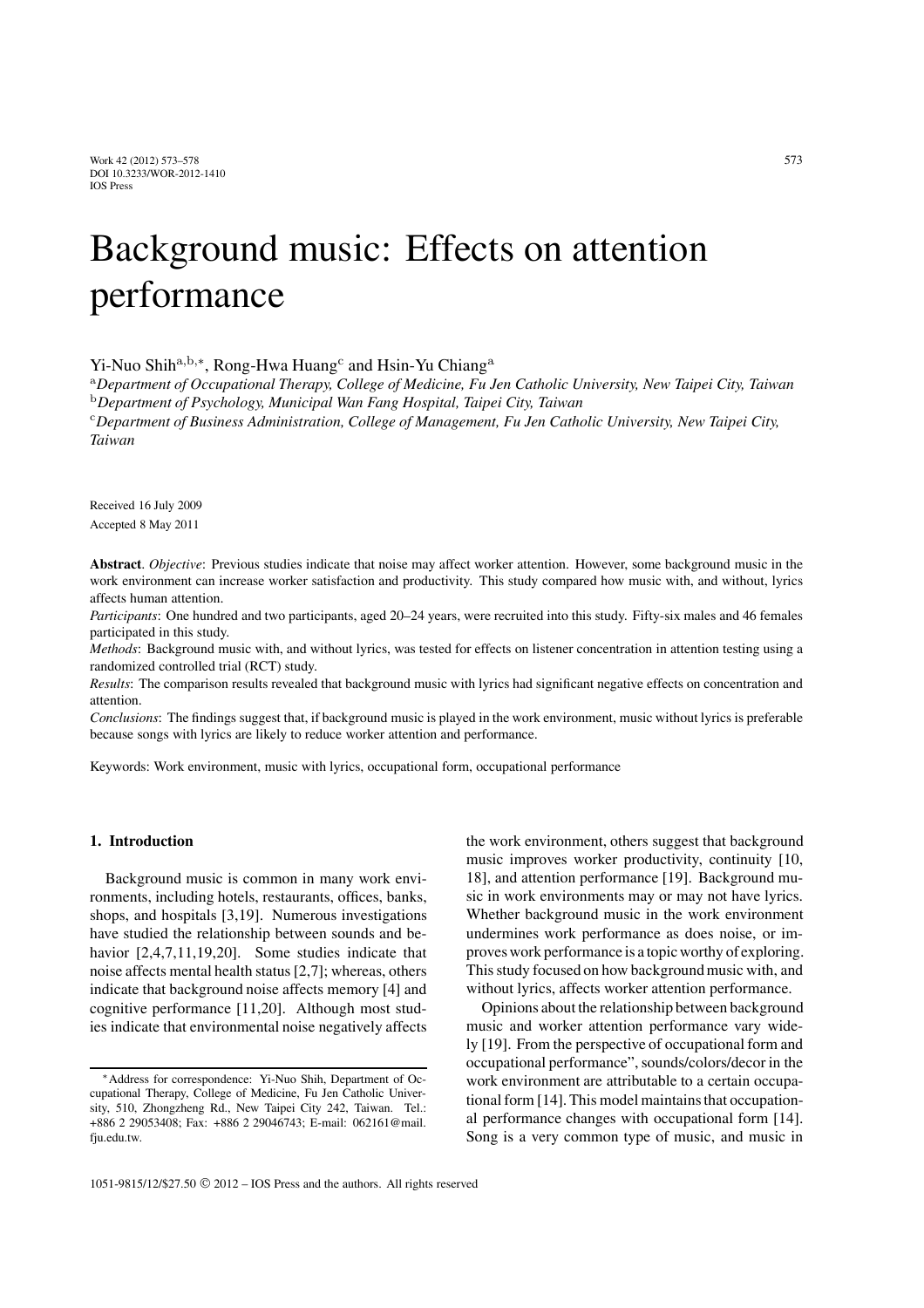

Fig. 1. Background music as an occupational form, and worker's attention performance as a component of occupational performance.

the work environment can generally be categorized as occupational form. Thus, music can affect occupational performance by changing attention and emotion [14,18]. Restated, background music/ noise is attributable to a certain occupational form. This theory suggests that, as occupational form changes, occupational performance also changes. Therefore, environmental noise and background music should theoretically affect human behavior as well [19]. Based on the above studies and themes, Fig. 1 shows how background music is a component of occupational form that can change occupational performance including worker attention performance:

Noise and music can affect human attention and behavior, and background music in the work environment is classified as noise/music (see Fig. 1). Different music may have different effects on worker satisfaction and attention; therefore, this pilot study aimed to explore the relationship between background music and attention performance. Notably, background music in the workplace may actually increase employee job satisfaction [15,17]. However, it may also negatively affect employee work behavior and performance [11,19]. Some occupational therapists report that proper use of background music can enhance employee attentiveness and increase therapeutic effectiveness [1,18]. Others report that office workers who listen to music while working have better work performance, satisfaction, and morale compared to workers who do not [15]. Another study of typing effectiveness in 40 workers found that background noise in the office had both positive and negative effects on typing efficiency [9]. One study found that different genres of background music had different effects on worker behavior such as speed and emotion [10]. Another researcher investigated how volume, tempo, and genre of background music affected restaurant dining behavior such as meal duration and expenditure. Interestingly, only volume affected dining behavior; whereas; tempo and genre did not [21].

Ravaja and Kallinen [16] found that participants who listened to background music while reading were more interested in their reading material compared to those who did not. They also concentrated more on the reading compared to other participants without stimuli [16]. Nevertheless, previous studies of whether background music affects behavior and attention level have tended to focus on factors such as music genre, volume, and tempo [5,13,21]. Few have compared the effects of background music with and without lyrics. Therefore our study aimed to compare how music with, and without, lyrics affects worker attention and performance. Figure 1 shows the theoretical basis of the detailed analysis of musical sound in the work environment, which was tentatively used in this study to determine how background music with, and without, lyrics affects attention level. Previous studies have tested cognitive performance to determine the effects of background music on cognitive performance [8,11,12]. The results provide a reference that managers can use for selecting background music that optimizes worker attention.

## **2. Methodology**

This pilot study elucidates the findings of previous cognitive studies of the influence of background music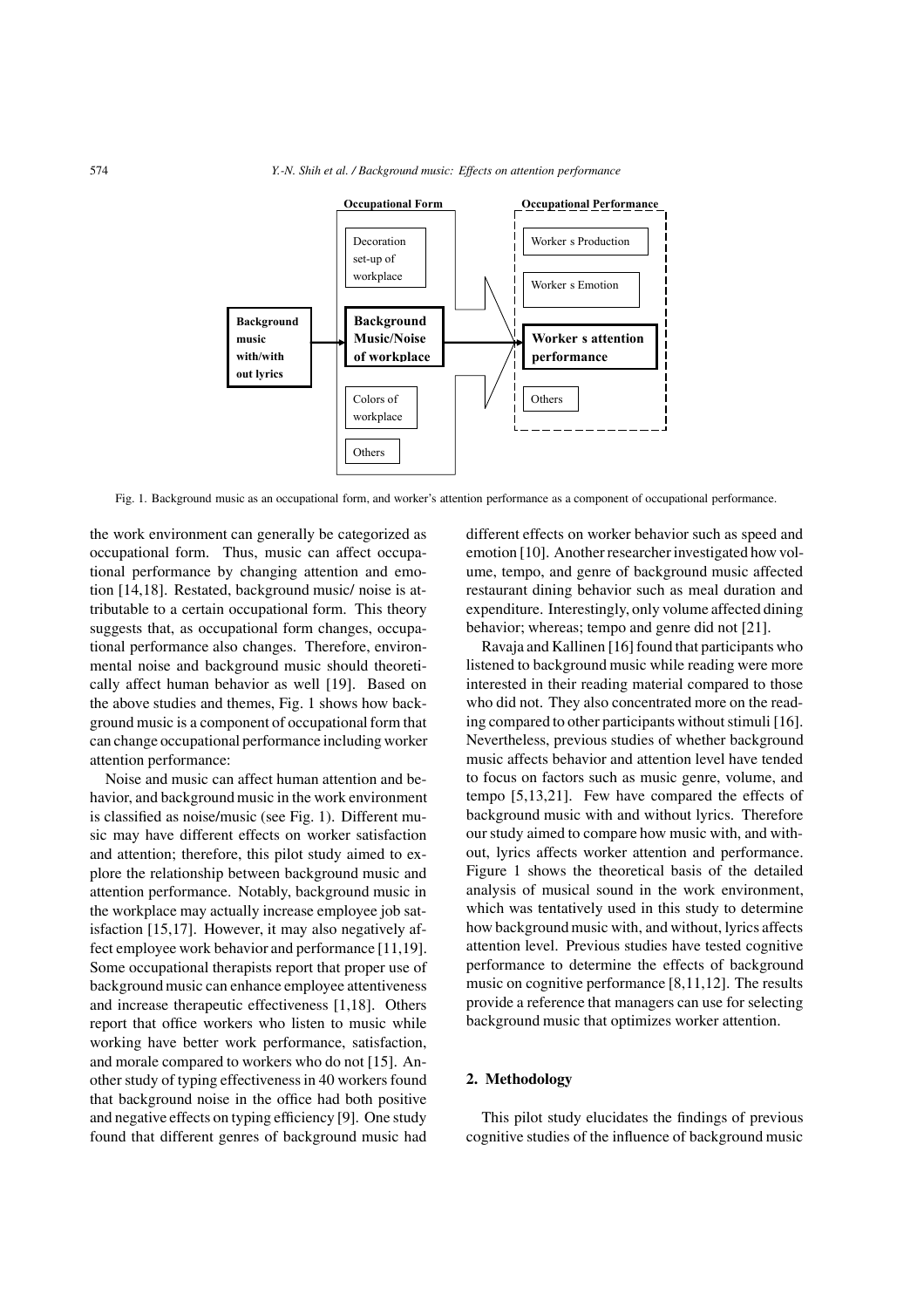

Fig. 2. Randomization of participants to one of two test conditions: Group 1 (music with lyrics) and Group 2 (music without lyrics).

on worker performance [8,11,12]. Restated, attention was the research index for studying the effect of background music with and without lyrics on worker attention performance using a randomized controlled trial (RCT).

## *2.1. Participants*

The 102 voluntary participants providing informed consent, who were students enrolled in a Taipei County university, were randomly assigned to two groups that received one of two different stimuli: music with lyrics, and music without lyrics. The participants were 20–24 years old. Fifty-six males and 46 females participated in this study.

## *2.2. Tools*

1. The Chu Attention Test is a standard tool for evaluating occupational conditions in Chinese speaking populations [6]. Although Chu's Attention Test was originally designed to measure visual attention, the researchers are able to use the test items to estimate participants' task attention. In this study, Chu's Test was used to estimate the influence of background music on visual attention in the working environment and examine the difference between the influence of background music with lyrics and without lyric [6,19]. Each question on this 100-item written test requires the participant to indicate the number of times an asterisk (\*) symbol appears in each series of scrambled codes. The testing time is 10 minutes, and the final score is calculated by deducting the number of wrong answers from the total num-

ber of questions. This tool is used to test correlations between worker concentration level and background music [19].

2. Background Music: Four pairs of music samples were selected. Each pair had the same title, tune and volume; the only difference was the presence or absence of lyrics.

# *2.3. Procedure*

Figure 2 shows our research procedure.

Step one: 102 voluntary participants were randomly divided into Group 1 (49 participants) and Group 2 (53 participants). We used independent samples *t*-test in step 1 to ensure there were no significant differences in age and gender between groups 1 and 2.

Step two: The Chu Attention Test was administered separately to Groups 1 and 2 in a quiet environment to test attention performance at baseline, i.e., when there was no background music. An independent samples *t*-test was used to determine the difference in baseline attention performance between groups 1 & 2.

Step three: Three weeks later, the Chu Attention Test was again administered to both groups. While taking the test, however, Group 1 listened to music with lyrics, and Group 2 listened to music without lyrics.

Step four: Paired sample *t*-test was applied to analyze the difference between no background music and background music of both groups (group 1: no background music at all /background music with lyrics; group 2: no background music at all /background music without lyrics) on scores of attention test. That is: Can background music influence people's attention performance? Which format of background music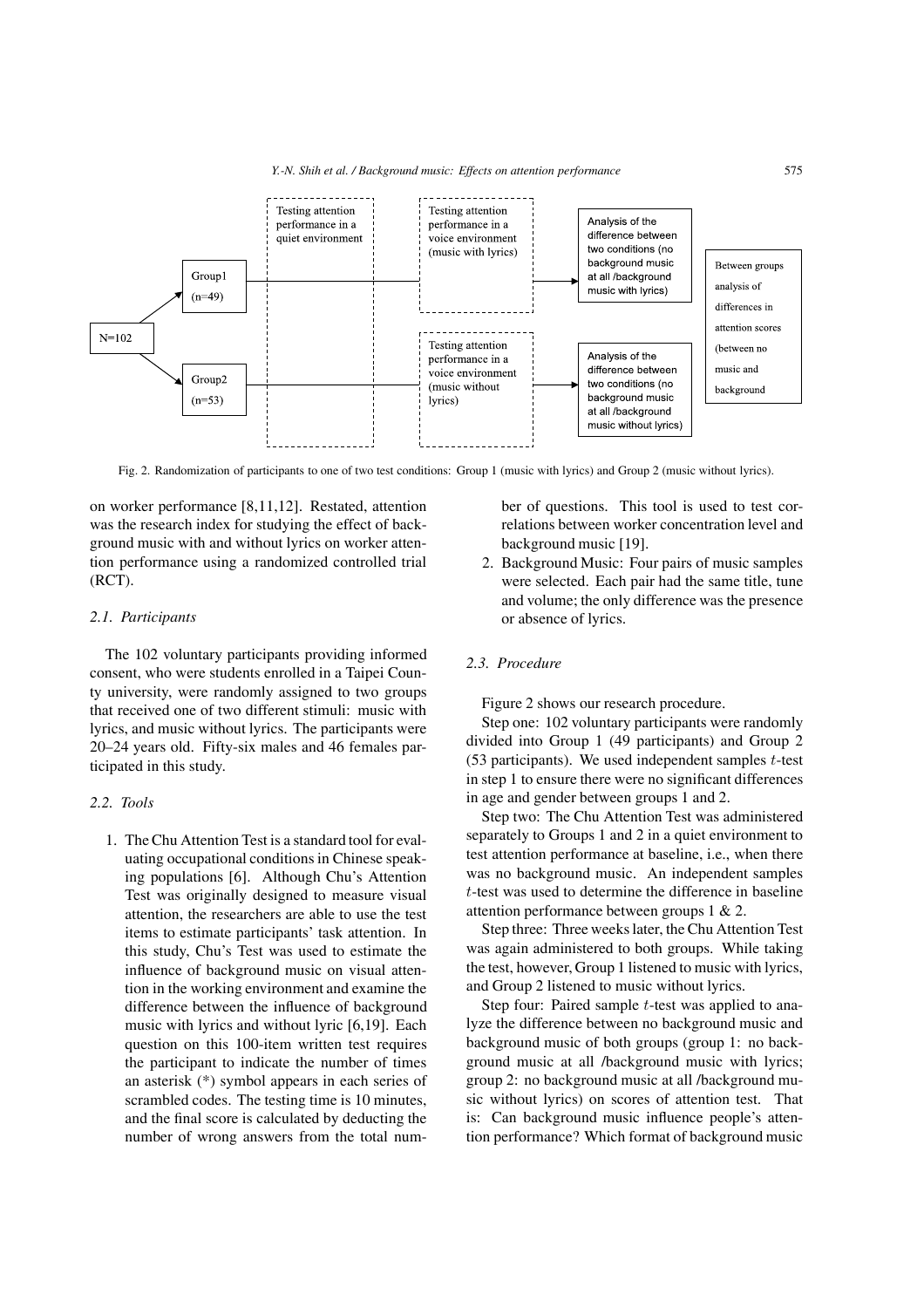Table 1 Mean a ttention performance scores of Group 1 and group 2 at baseline (with no background music)

| Group                          | N  | Mean  | SD.    | Std. Error |
|--------------------------------|----|-------|--------|------------|
|                                |    | score |        | Mean       |
| Group 1 (music with lyrics)    | 49 | 105.5 | - 17.8 | 2.5        |
| Group 2 (music without lyrics) | 53 | 109.3 | 18.2   | 2.5        |

has more influence on people's attention performance, lyrics music or no-lyrics music?

Step five: An independent-samples *t*-test was used to determine the difference in baseline attention performance between both groups (background music with lyrics/ background music without lyrics).

## **3. Results**

Table 1 shows that, in Group 1, the average (SD) attention performance score without background music was 105.5 (17.80). In Group 2, the average (SD) score was 109.3 (18.17). Independent-samples *t*-test revealed no significant between-group differences in attention performance scores at baseline ( $p = 0.804$ ).

Attention performance scores among all participants were affected by background music with lyrics. Table 2 shows that the average score in Group 1 had a significant decrease between baseline without music (105.5) and when listening to music with lyrics (98.4,  $p < 0.001$ ). The average attention performance score in Group 2 was lower when listening to music without lyrics (106.6) compared to baseline where there was no music played(109.32); however, the difference was not statistically significant ( $p = 0.055$ ). Attention performance was also lower when the background music had lyrics compared to when the music did not have lyrics, but the difference was not statistically significant  $(p = 0.869)$ . Being as for the whole, the difference was significant between two conditions (no music/ music with lyrics) in group1, and was not significant between the two conditions (no music/ music without lyrics) in group 2.

### **4. Discussion**

Sounds have important effects on worker behavior and attention, and music and songs can be a major source of workplace sound. Many scholars have studied the effects of background music on human behavior such as dining behavior, drinking behavior, and frequency of inappropriate behavior in psychological occupational therapy [5,13,18,21]. A study of work concentration level and background music showed that people who listened to music during attention testing had widely varying scores on attention tests [19]. This research explored how background music, with or without lyrics, affected worker attention performance. Scholars note that music can affect different behaviors including alertness, eating and reading behavior [5,16]. Some studies report that background music alleviates restlessness and distraction in psychiatric patients and enables their activities to proceed more smoothly [1, 18]. In summary, the "occupational form and occupational performance" model supports the notion that background music is a component of occupational form that can affect attention, which is a component of occupational performance [14,18].

This study also found that background music with lyrics has a greater effect on attention performance compared to that without lyrics. Music certainly comprises a major portion of environmental stimuli in the workplace. Russell and Snodgrass [17] suggested that the complexity of environment stimuli determines the extent of human arousal, which may then moderate approach-avoidance behavior. This theory suggests that, the higher the complexity of the environmental stimuli (music included), the larger the effect on humans. Music with lyrics is a more complex stimulus than instrumental music alone, which explains the current finding that background music with lyrics has an even larger negative effect on attention performance compared to that without lyrics. A previous comparison of background music with and without lyrics by Furnham and Allass indicated that instrumental music improves reading comprehension performance whereas songs with lyrics tend to distract listeners [12]. A Taiwanese study also tested the effects of songs with lyrics as background music during group therapy. They found that, in comparison with classical music and traditional Chinese music, songs with lyrics tended to increase the frequency of inappropriate behavior and inattention in the group therapy process [18], The finding of this research is consistent with the current study.

Although background music may affect worker attention, this study showed that background music without lyrics has a lesser effect on attention performance. Previous studies indicate that background music in the workplace may increase employee job satisfaction [10, 15,17]. If background music without lyrics also increases job satisfaction without substantially affecting attention performance, then managers should consider its use in the workplace.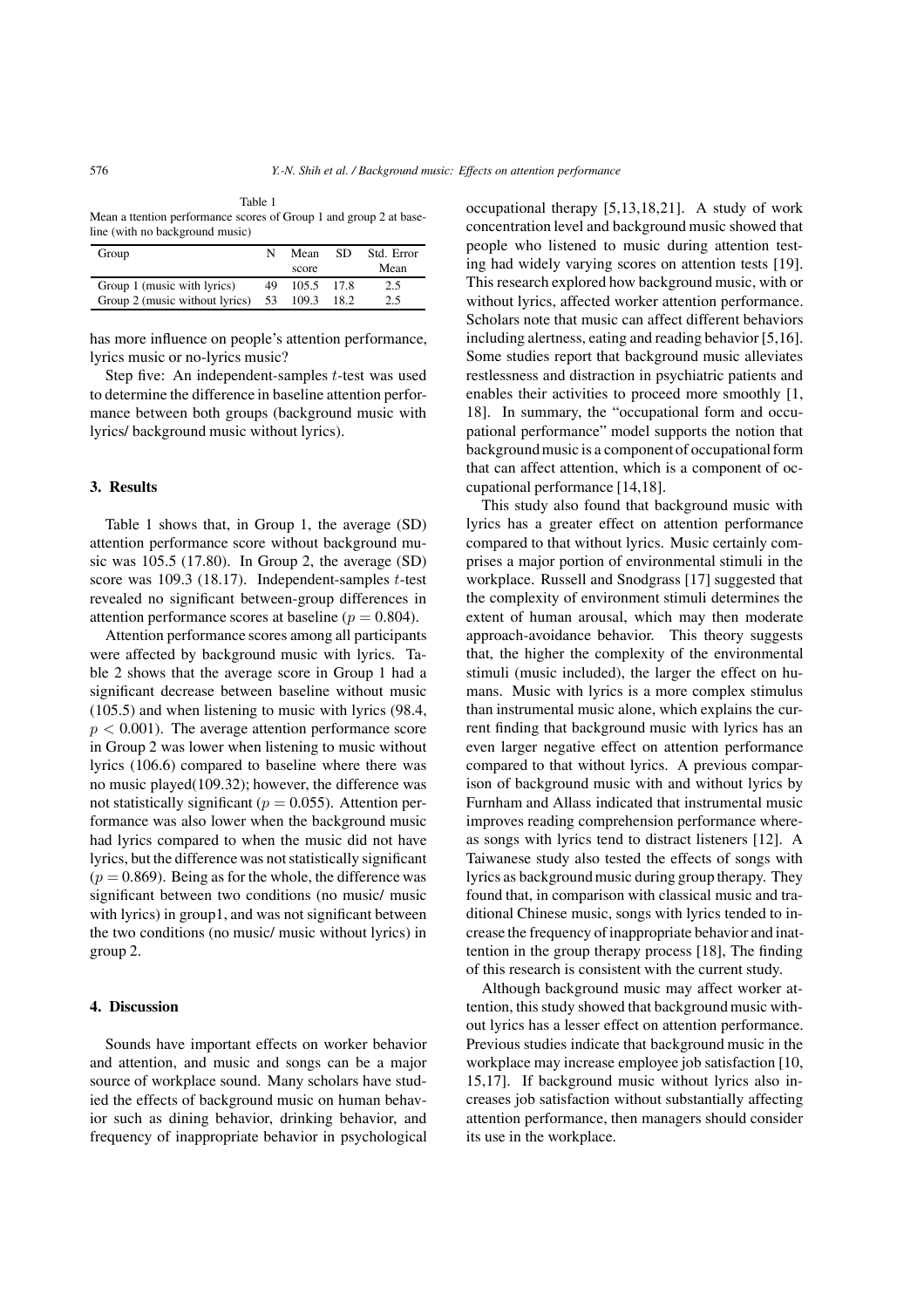| Table 2<br>Impact of background music on attention performance |    |                                                                              |                                                                 |                                              |  |  |  |
|----------------------------------------------------------------|----|------------------------------------------------------------------------------|-----------------------------------------------------------------|----------------------------------------------|--|--|--|
| Group                                                          | n  | Mean attention<br>performance score<br>at baseline (no<br>back ground music) | Mean attention<br>performance score<br>with background<br>music | Within group<br>comparison <sup>a</sup><br>р |  |  |  |
| Group1 (music with lyrics)                                     | 49 | 105.5                                                                        | 98.4                                                            | $0.000*$                                     |  |  |  |
| Group 2 (music without lyrics)                                 | 53 | 109.3                                                                        | 106.7                                                           | 0.055                                        |  |  |  |
| Between groups comparison <sup>b</sup> p                       |    | 0.804                                                                        | 0.869                                                           |                                              |  |  |  |

<sup>a</sup>Comparison performed using paired t-test,  $p < 0.05$ ; two-tailed test.

<sup>b</sup>Comparison performed using independent t-test, *p <* 0.05; two-tailed test.

As all 102 participants in this study were in their early 20s, future research projects may compare the effects of music among different age groups. A laboratory experiment was used in this pilot study; however, future studies can be done in actual workplaces, and the quality and quantity of employees' task performance can be evaluated to explore the effects of background music on the task attention of employees. Future studies are required in order to generalize findings beyond this pilot study.

### **5. Conclusions and implications**

Music can impact on worker mental status and attention, and background music is common in the work environment. Therefore, background music may also affect worker concentration and productivity [15,17,18]. A novel finding of this pilot study of 102 participants is that lyrics in background music negatively affected worker attention performance. Although background music without lyrics also affects human attention performance, the effect is smaller. Based on the results of this study, we make the following suggestions:

- 1. If background music is played in work environments, music with lyrics should be avoided because it is likely to reduce worker efficiency. Instead, music without lyrics should be selected.
- 2. Future studies may compare the effects of background music, with and without lyrics, between attention performance in actual workplace, such as factories and offices.

However, the effect of background music may vary by genre of music, ethnicity, age, and education. The association between Music in the working environment and worker attention and productivity is a worthy topic for future study.

## **References**

- [1] A. MacRae, Should music be used therapeutically in occupational therapy? *American Journal of Occupational Therapy* **46**(1992), 275-277.
- [2] G. Belojevic, B. Jakovljevic and V. Slepcevic, Noise and mental performance: personality attributes and noise sensitivity, *Noise and Health* **6** (2003), 77-89.
- [3] M.J. Bitner, Servicescapes: the impact of physical surroundings on customers and employees, *Journal of Marketing* **56** (1992), 57-71.
- [4] E. Boman, I. Enmarker and S. Hygge, Strength of noise effects on memory as a function of noise source and age, *Noise and Health* **7** (2005), 11-26.
- [5] C. Caldwell and S. Hibbert, The influence of music tempo and musical preference on restaurant patrons' behavior, *Psychology and Marketing* **19** (2002), 895-917.
- [6] T. Chu, A study of the Relationships between Vocational Placement and Attention of Schizophrenic Patients, *Journal of Occupational Therapy Association R.O.C.* **19** (2001), 23-32.
- [7] T. Clausen, K.B. Christensen, T. Lund and J. Kristiansen, Selfreported noise exposure as a risk factor for long-term sickness absence, *Noise and Health* **11** (2009), 93-97.
- [8] T. Cockerton, S. Moore and D. Norman, Cognitive test performance and background music, *Perceptual and Motor Skills* **85** (1997), 1435-1438.
- [9] G.W. Evans and D. Johnson, Stress and open-office noise, *Journal of Applied Psychology* **85** (2000), 779-783.
- [10] A. Furnham, Personality and individual differences in the workplace: Person Organisation-Outcome fit, APA, New York (2001).
- [11] A. Furnham and L. Strbac, Music is as distracting as noise: the differential distraction of background music and noise on the cognitive test performance of introverts and extraverts, *Ergonomics* **45** (2002), 203-217.
- [12] A.K. Furnham, The influence of musical distraction of varying complexity on the cognitive performance of extraverts and introverts, *European Journal of Personality* **13** (1999), 27-38.
- [13] N. Gueguen, H. Le Guellec and C. Jacob, Sound level of background music and alcohol consumption: an empirical evaluation, *Perceptual and Motor Skills* **99** (2004), 34-38.
- [14] D.L. Nelson, Occupation: form and performance, *American Journal of Occupational Therapy* **42** (1988), 633-641.
- [15] C.A. Cummings, G.R. Oldham, L.J. Mischel, J.M. Schmidtke and J. Zhou, Listen while you work? Quasi-experimental relations between personal-stereo headset use and employee work responses, *Journal of Applied Psychology* **80** (1995), 547-564.
- [16] N. Ravaja and K. Kallinen, Emotional effects of startling background music during reading news reports: The moderating